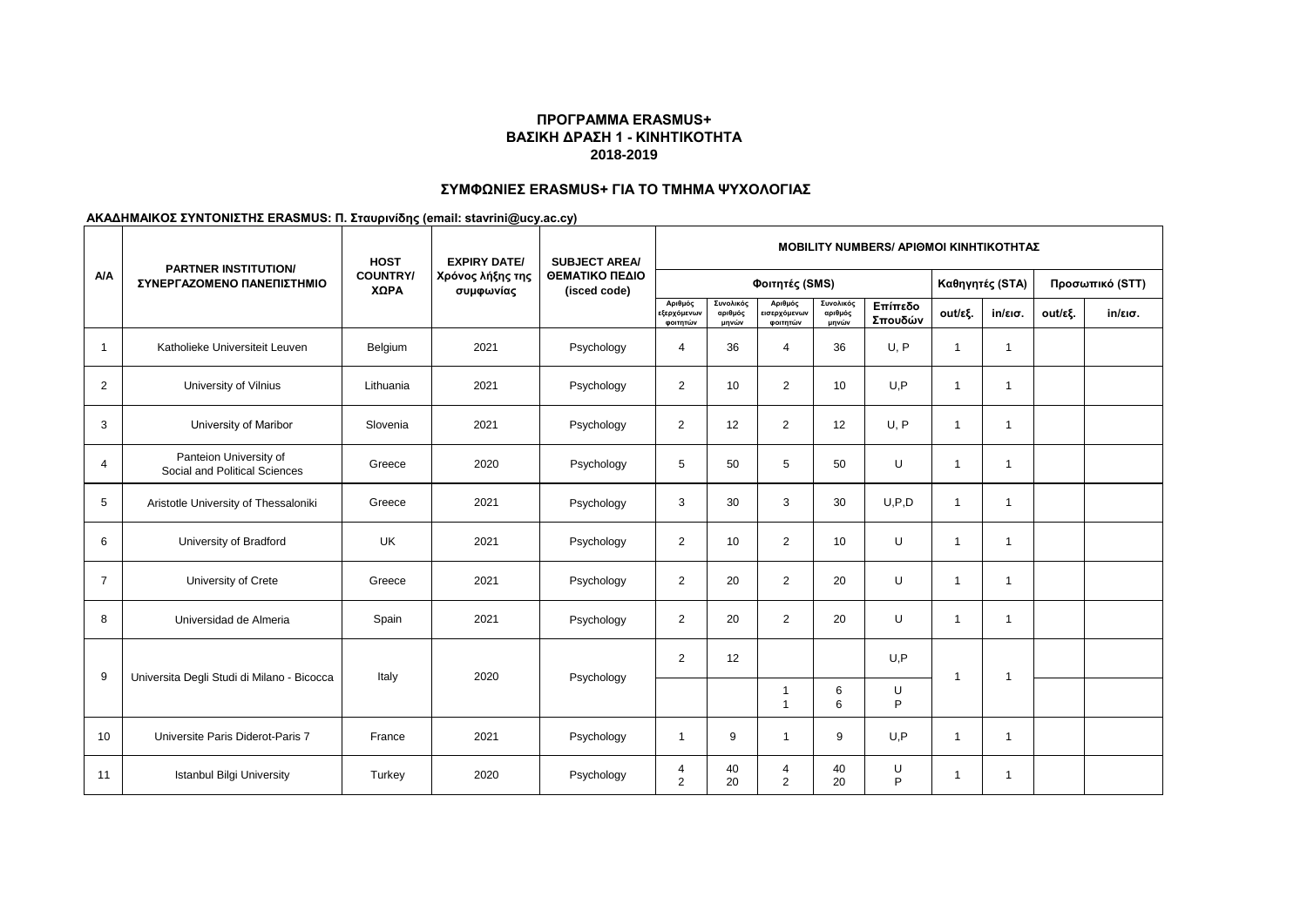## **ΣΥΜΦΩΝΙΕΣ ERASMUS+ ΓΙΑ ΤΟ ΤΜΗΜΑ ΨΥΧΟΛΟΓΙΑΣ**

|     | <b>PARTNER INSTITUTION/</b>            | <b>HOST</b>             | <b>EXPIRY DATE/</b>           | <b>SUBJECT AREA/</b>                       | <b>ΜΟΒΙLIΤΥ NUMBERS/ ΑΡΙΘΜΟΙ ΚΙΝΗΤΙΚΟΤΗΤΑΣ</b> |                               |                                                           |                               |                                    |                |                   |         |                   |
|-----|----------------------------------------|-------------------------|-------------------------------|--------------------------------------------|------------------------------------------------|-------------------------------|-----------------------------------------------------------|-------------------------------|------------------------------------|----------------|-------------------|---------|-------------------|
| A/A | ΣΥΝΕΡΓΑΖΟΜΕΝΟ ΠΑΝΕΠΙΣΤΗΜΙΟ             | <b>COUNTRY/</b><br>ΧΩΡΑ | Χρόνος λήξης της<br>συμφωνίας | ΘΕΜΑΤΙΚΟ ΠΕΔΙΟ<br>(isced code)             | Φοιτητές (SMS)                                 |                               |                                                           |                               | Καθηγητές (STA)<br>Προσωπικό (STT) |                |                   |         |                   |
|     |                                        |                         |                               |                                            | Αριθμός<br>εξερχόμενων<br>φοιτητών             | Συνολικός<br>αριθμός<br>μηνών | Αριθμός<br>.<br>εισερχόμενων<br>φοιτητών                  | Συνολικός<br>αριθμός<br>μηνών | Επίπεδο<br>Σπουδών                 | out/εξ.        | $in/\epsilon$ ισ. | out/εξ. | $in/\epsilon$ ισ. |
| 12  | University of Jaen                     | Spain                   | 2020                          | Psychology                                 | 2                                              | 20                            | $\overline{2}$                                            | 20                            | U, P, D                            | $\overline{1}$ | $\mathbf{1}$      |         |                   |
| 13  | Universidad Complutense de Madrid      | Spain                   | 2020                          | Psycholgy                                  | $\mathbf{1}$                                   | 10                            | $\overline{1}$                                            | 10                            | U                                  |                |                   |         |                   |
| 14  | Democritus University of Thrace        | Greece                  | 2020                          | Psychology<br>(Health-Broad<br>programmes) |                                                |                               |                                                           |                               |                                    |                | -1                |         |                   |
| 15  | Universita degli studi di Padova       | Italy                   | 2021                          | Psychology                                 | 2                                              | 12                            | $\overline{2}$                                            | 12                            | U, P, D                            | $\overline{2}$ | 2                 |         |                   |
| 16  | <b>ISTANBUL KEMERBURGAZ UNIVERSITY</b> | Turkey                  | 2021                          | Psychology                                 | 3                                              | 15                            | 3                                                         | 15                            | U                                  | 1              | -1                |         |                   |
|     |                                        |                         |                               |                                            | 2                                              | 10                            | $\overline{2}$                                            | 10                            | P                                  |                |                   |         |                   |
| 17  | <b>Roskilde University</b>             | Denmark                 | 2021                          | Psychology                                 |                                                |                               |                                                           |                               |                                    | $\overline{1}$ | -1                |         |                   |
| 18  | Universidad Autónoma de Madrid         | Spain                   | 2020                          | Psychology                                 | $\overline{2}$<br>$\mathbf{1}$<br>$\mathbf{1}$ | 20<br>10<br>10                | $\overline{\mathbf{c}}$<br>$\mathbf{1}$<br>$\overline{1}$ | 20<br>10<br>10                | U<br>P<br>D                        | 3              | 3                 |         |                   |
| 19  | Università degli Studi di Perugia      | Italy                   | 2021                          | Psychology                                 | 2                                              | 10                            | $\overline{2}$                                            | 10                            | U, P, D                            | $\mathbf{1}$   | $\overline{1}$    |         |                   |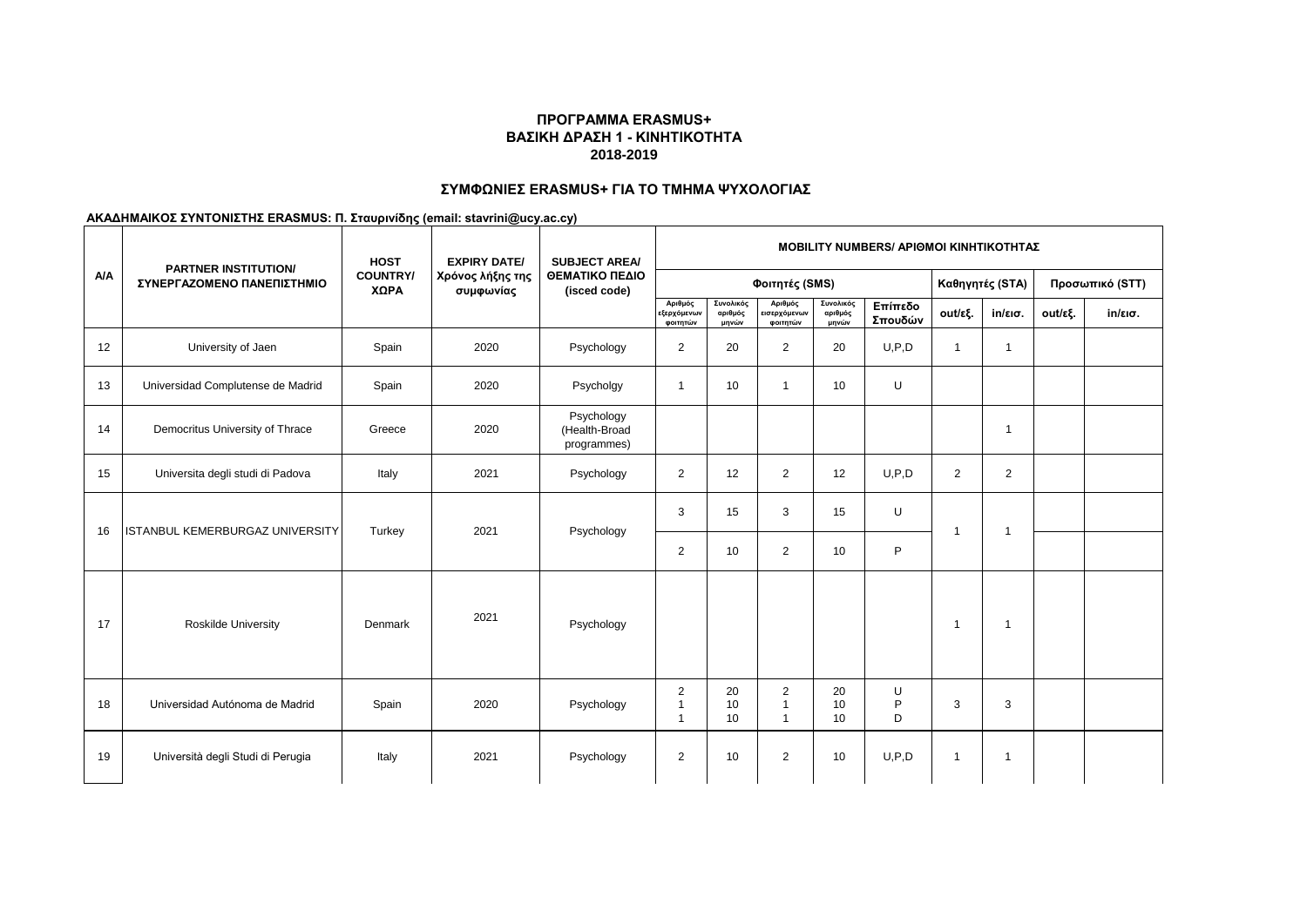# **ΣΥΜΦΩΝΙΕΣ ERASMUS+ ΓΙΑ ΤΟ ΤΜΗΜΑ ΨΥΧΟΛΟΓΙΑΣ**

|            | <b>PARTNER INSTITUTION/</b>                    | <b>HOST</b>             | <b>EXPIRY DATE/</b>           | <b>SUBJECT AREA/</b><br>ΘΕΜΑΤΙΚΟ ΠΕΔΙΟ<br>(isced code) | <b>ΜΟΒΙLITY NUMBERS/ ΑΡΙΘΜΟΙ ΚΙΝΗΤΙΚΟΤΗΤΑΣ</b> |                               |                                     |                               |                    |                         |                 |         |                   |  |  |
|------------|------------------------------------------------|-------------------------|-------------------------------|--------------------------------------------------------|------------------------------------------------|-------------------------------|-------------------------------------|-------------------------------|--------------------|-------------------------|-----------------|---------|-------------------|--|--|
| <b>A/A</b> | ΣΥΝΕΡΓΑΖΟΜΕΝΟ ΠΑΝΕΠΙΣΤΗΜΙΟ                     | <b>COUNTRY/</b><br>ΧΩΡΑ | Χρόνος λήξης της<br>συμφωνίας |                                                        |                                                |                               | Φοιτητές (SMS)                      |                               | Καθηγητές (STA)    |                         | Προσωπικό (STT) |         |                   |  |  |
|            |                                                |                         |                               |                                                        | Αριθμός<br>εξερχόμενων<br>φοιτητών             | Συνολικός<br>αριθμός<br>μηνών | Αριθμός<br>εισερχόμενων<br>φοιτητών | Συνολικός<br>αριθμός<br>μηνών | Επίπεδο<br>Σπουδών | out/εξ.                 | in/εισ.         | out/εξ. | $in/\epsilon$ ισ. |  |  |
| 20         | Universidade De Aveiro                         | Portugal                | 2021                          | Psychology                                             | $\overline{2}$                                 | 10                            | $\overline{2}$                      | 10                            | U                  |                         |                 |         |                   |  |  |
| 21         | Univeristy Palackeho Olomouc                   | Czech republic          | 2020                          | Psychology                                             | $\overline{2}$                                 | 10                            | $\overline{2}$                      | 10                            | U.P.D              | -1                      | $\mathbf 1$     |         |                   |  |  |
| 22         | University of Ioannina                         | Greece                  | 2021                          | Psychology                                             | 2                                              | 12                            | $\overline{2}$                      | 12                            | U.P.D              | $\overline{\mathbf{1}}$ |                 |         |                   |  |  |
| 23         | The University of Szczecin                     | Poland                  | 2021                          | Psychology                                             | 3                                              | 30                            | 3                                   | 30                            | U, P               | -1                      | -1              |         |                   |  |  |
| 24         | Universita Degli Studi di Firenze              | Italy                   | 2021                          | Psychology                                             | 6                                              | 30                            | 6                                   | 30                            | U, P, D            | $\overline{\mathbf{1}}$ | $\overline{1}$  |         |                   |  |  |
| 25         | <b>ULM University</b>                          | Germany                 | 2020                          | Psychology                                             | 2                                              | 24                            | $\overline{2}$                      | 24                            | U, P               | -1                      | $\mathbf 1$     |         |                   |  |  |
| 26         | Karolinska Instituet                           | Sweden                  | 2021                          | Psychology                                             |                                                |                               |                                     |                               |                    | -1                      | -1              |         |                   |  |  |
| 27         | Universidade De Trás-os-Montes e Alto<br>Douro | Portugal                | 2021                          | Psychology                                             | 3                                              | 18                            | 3                                   | 18                            | U.P                | $\overline{\mathbf{1}}$ | -1              |         |                   |  |  |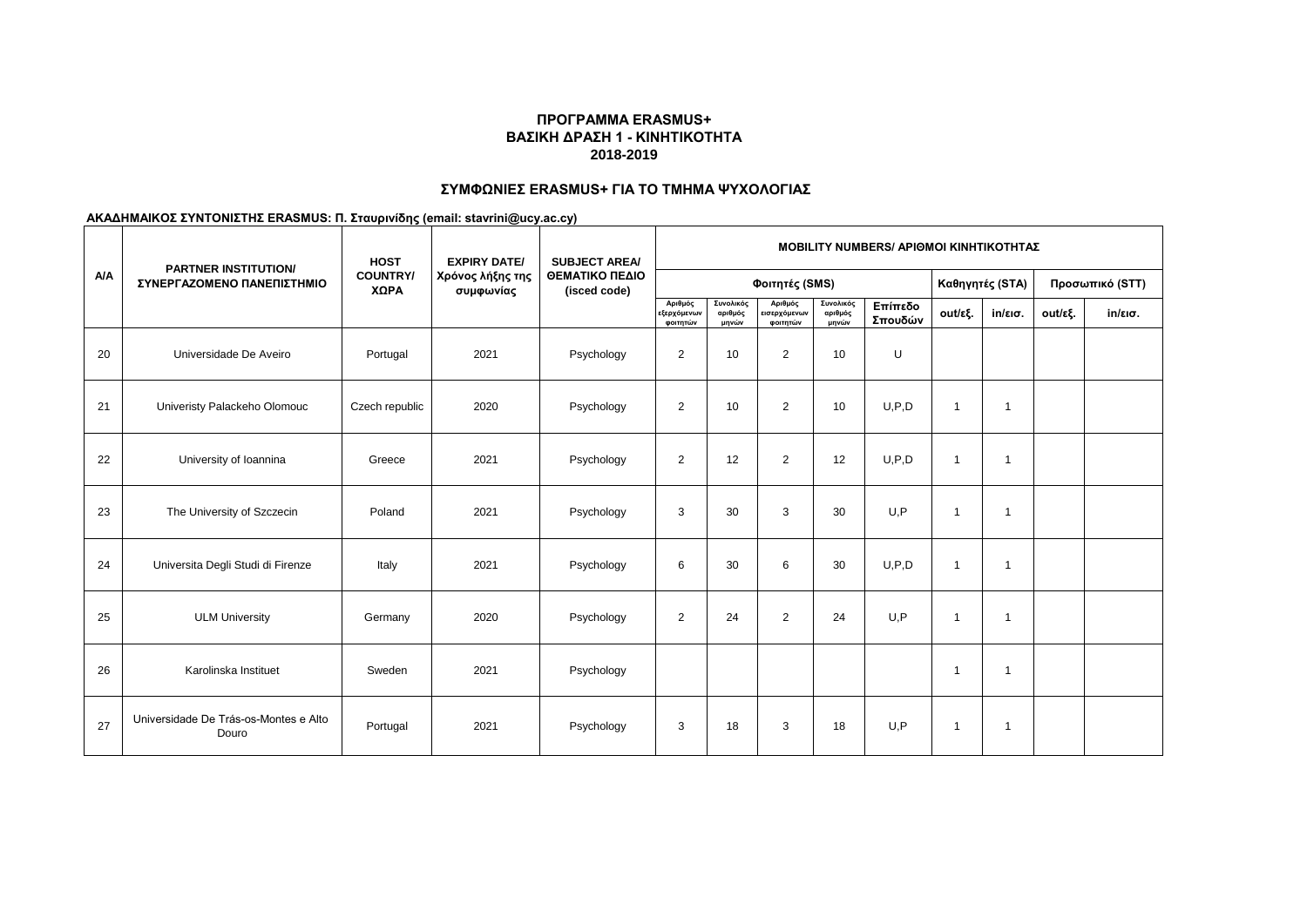# **ΣΥΜΦΩΝΙΕΣ ERASMUS+ ΓΙΑ ΤΟ ΤΜΗΜΑ ΨΥΧΟΛΟΓΙΑΣ**

|     | <b>PARTNER INSTITUTION/</b>                       | <b>HOST</b>             | <b>EXPIRY DATE/</b>           | <b>SUBJECT AREA/</b>                                                                                                                                                                             |                                    |                               |                                    |                               |                    | <b>ΜΟΒΙLITY NUMBERS/ ΑΡΙΘΜΟΙ ΚΙΝΗΤΙΚΟΤΗΤΑΣ</b> |                   |              |                   |  |
|-----|---------------------------------------------------|-------------------------|-------------------------------|--------------------------------------------------------------------------------------------------------------------------------------------------------------------------------------------------|------------------------------------|-------------------------------|------------------------------------|-------------------------------|--------------------|------------------------------------------------|-------------------|--------------|-------------------|--|
| A/A | ΣΥΝΕΡΓΑΖΟΜΕΝΟ ΠΑΝΕΠΙΣΤΗΜΙΟ                        | <b>COUNTRY/</b><br>ΧΩΡΑ | Χρόνος λήξης της<br>συμφωνίας | ΘΕΜΑΤΙΚΟ ΠΕΔΙΟ<br>(isced code)                                                                                                                                                                   | Φοιτητές (SMS)                     |                               |                                    |                               |                    |                                                | Καθηγητές (STA)   |              | Προσωπικό (STT)   |  |
|     |                                                   |                         |                               |                                                                                                                                                                                                  | Αριθμός<br>εξερχόμενων<br>φοιτητών | Συνολικός<br>αριθμός<br>μηνών | Αριθμός<br>ισερχόμενων<br>φοιτητών | Συνολικός<br>αριθμός<br>μηνών | Επίπεδο<br>Σπουδών | out/εξ.                                        | $in/\epsilon$ ισ. | out/εξ.      | $in/\epsilon$ ισ. |  |
| 28  | National and Kapodistrian University of<br>Athens | Greece                  | 2021                          | Psychology<br>Education<br><b>AGREEMENT VALID</b><br>ONLY FOR THE<br><b>EXCHANGE OF THE</b><br><b>MASTER</b><br><b>PROGRAMME IN</b><br><b>SCHOOL</b><br><b>COUNSELING AND</b><br><b>GUIDANCE</b> | $\overline{2}$                     | 10                            | $\overline{4}$                     | 20                            | P                  | $\overline{1}$                                 | -1                |              |                   |  |
| 29  | Universita Degli Studi Di Roma<br>"La Sapienza"   | Italy                   | 2021                          | Psychology                                                                                                                                                                                       | 2                                  | 20                            |                                    |                               | U, P               | $\overline{1}$                                 | $\overline{1}$    |              |                   |  |
|     |                                                   |                         |                               |                                                                                                                                                                                                  |                                    |                               | -1<br>$\overline{1}$               | 10<br>10                      | U<br>P             |                                                |                   |              |                   |  |
| 30  | Universite Catholique de Louvain                  | Belgium                 | 2020                          | Psychology                                                                                                                                                                                       | $\overline{2}$                     | 10                            | $\overline{2}$                     | 10                            | U, P, D            | $\overline{1}$                                 | $\mathbf 1$       |              |                   |  |
| 31  | Hellenic Army Academy<br>(Evelpidon)              | Greece                  | 2021                          | Psychology                                                                                                                                                                                       |                                    |                               |                                    |                               |                    | 2                                              | $\overline{2}$    | $\mathbf{1}$ | $\mathbf{1}$      |  |
| 32  | Ruhr-Universitat Bochum                           | Germany                 | 2020                          | Psychology                                                                                                                                                                                       | $\overline{2}$                     | 10                            | $\overline{2}$                     | 10                            | U, P               | $\overline{1}$                                 | $\mathbf{1}$      |              |                   |  |
| 33  | Universite Lumiere Lyon 2                         | France                  | 2020                          | Psychology                                                                                                                                                                                       | $\overline{2}$                     | 12                            | 2                                  | 12                            | U.P                | $\overline{1}$                                 | $\overline{1}$    |              |                   |  |
| 34  | Universita Degli Studi di Urbino Carlo Bo         | Italy                   | 2020                          | Psychology                                                                                                                                                                                       | 2<br>2                             | 10<br>10                      | $\overline{2}$<br>$\overline{2}$   | 10<br>10                      | U<br>P             | 2                                              | 2                 |              |                   |  |